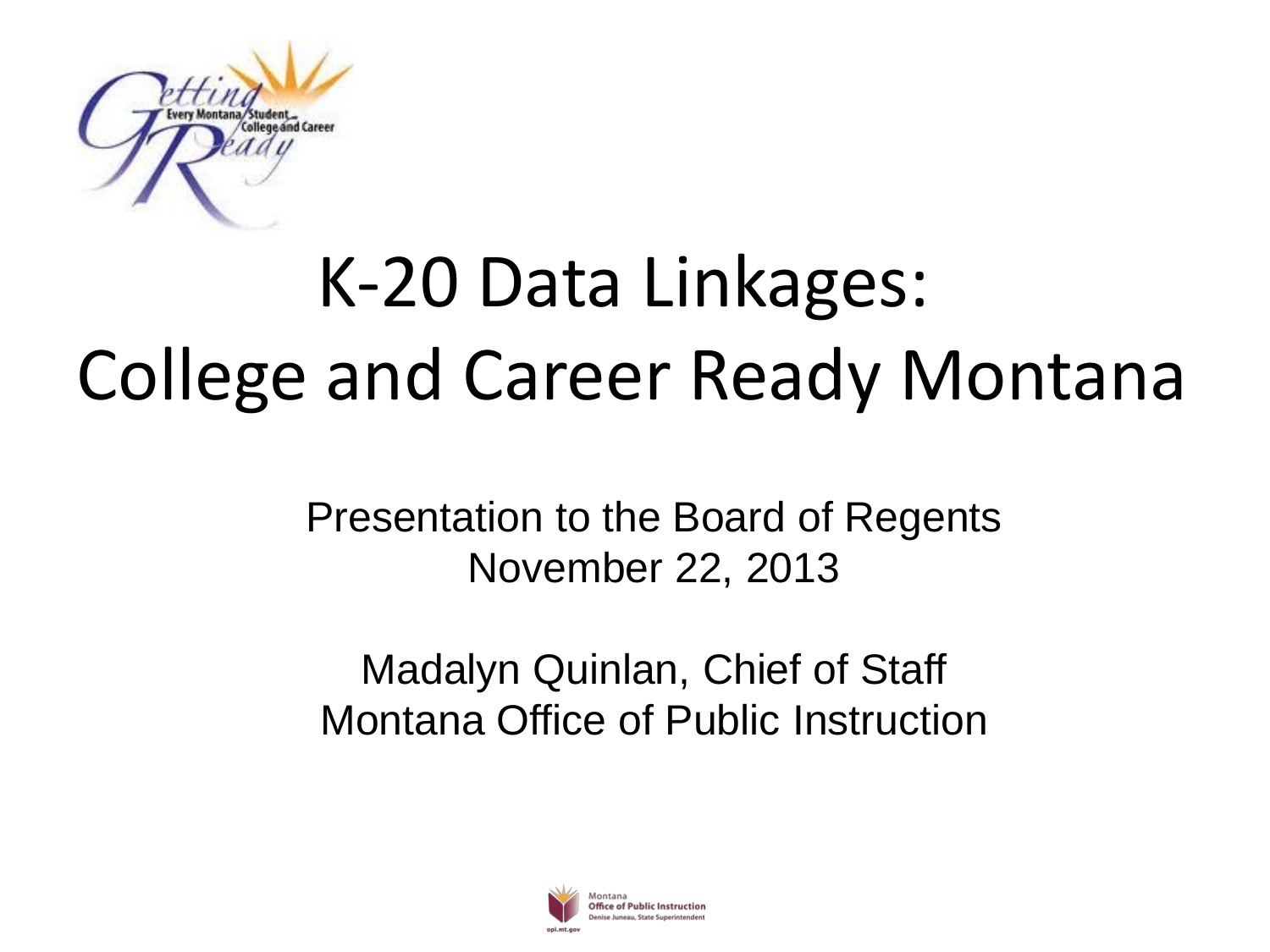

### K-20 Data Linkages

• \$3.9 million dollar grant from the US Department of Education

• 3-year grant runs from July 2012 through June 2015

• OPI is partnering with OCHE

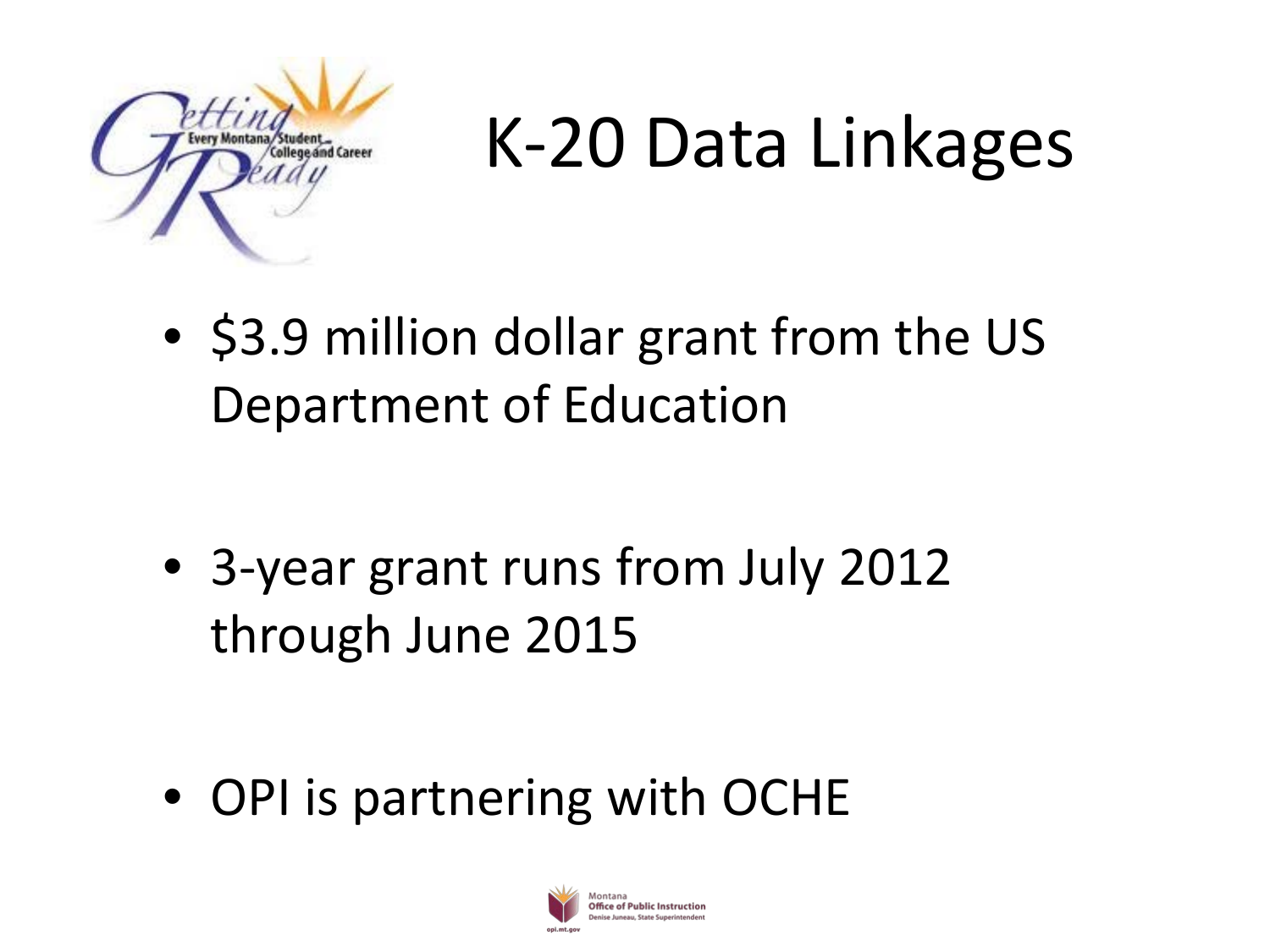

### K-20 Data Linkages

The purpose is to establish data linkages between K-12 education and postsecondary partners by creating an electronic student transcript repository for K-12 education and connecting to postsecondary data for Montana high school students who enroll in the MUS system.

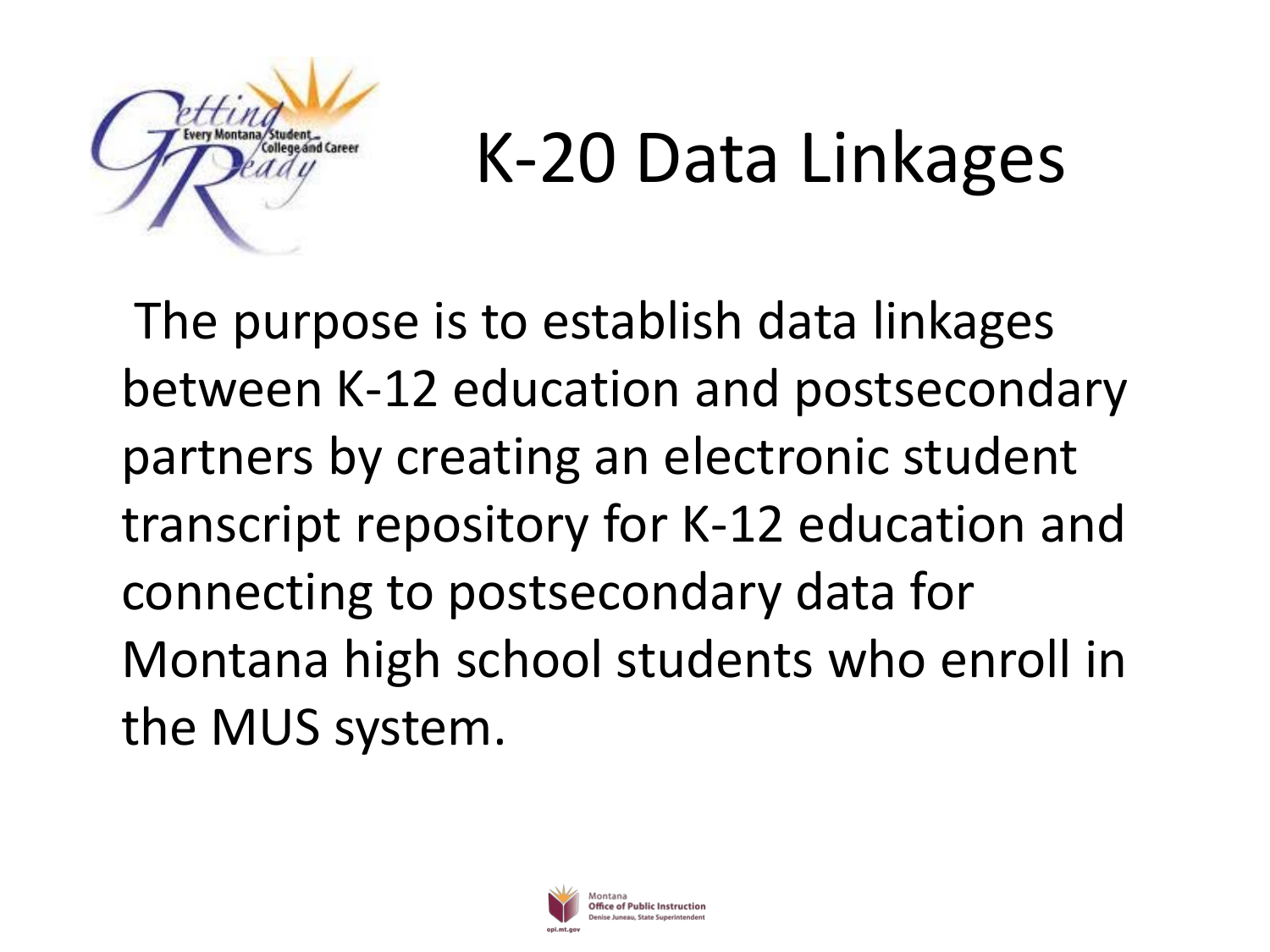

## Project Goal #1

• Establish data linkages between K-12 and postsecondary by creating an electronic student transcript repository for K-12 education.

OPI and its postsecondary partners will be able to link high school course-taking data to postsecondary data for Montana high school students who enroll in the MUS.

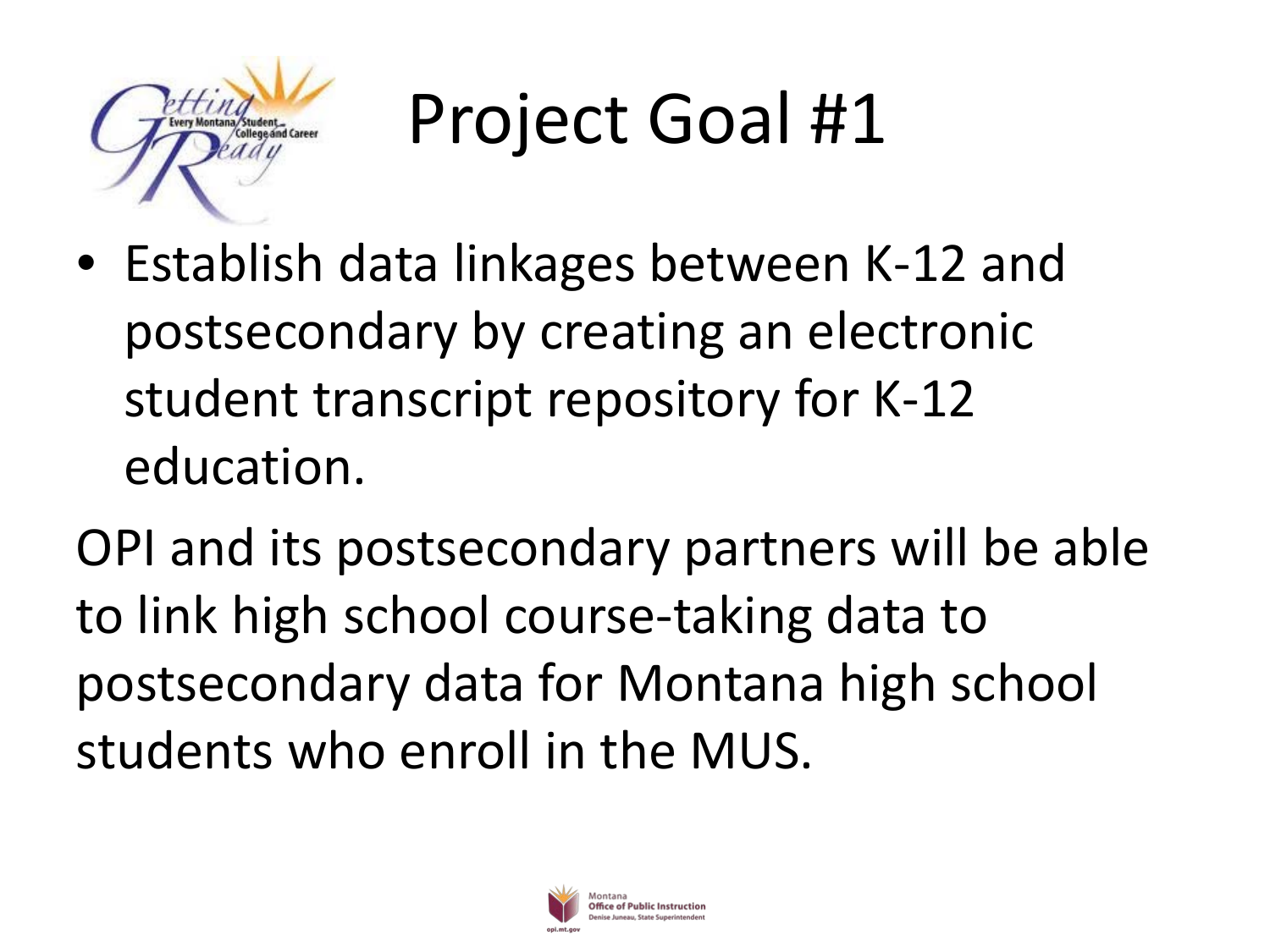

## Project Goal #2

• Create an Interagency Data Governance Council

The council includes representatives from OPI, MUS and Montana high schools. The council is charged with establishing the technical, management and communications systems to collaboratively manage, link and analyze K20 education data.

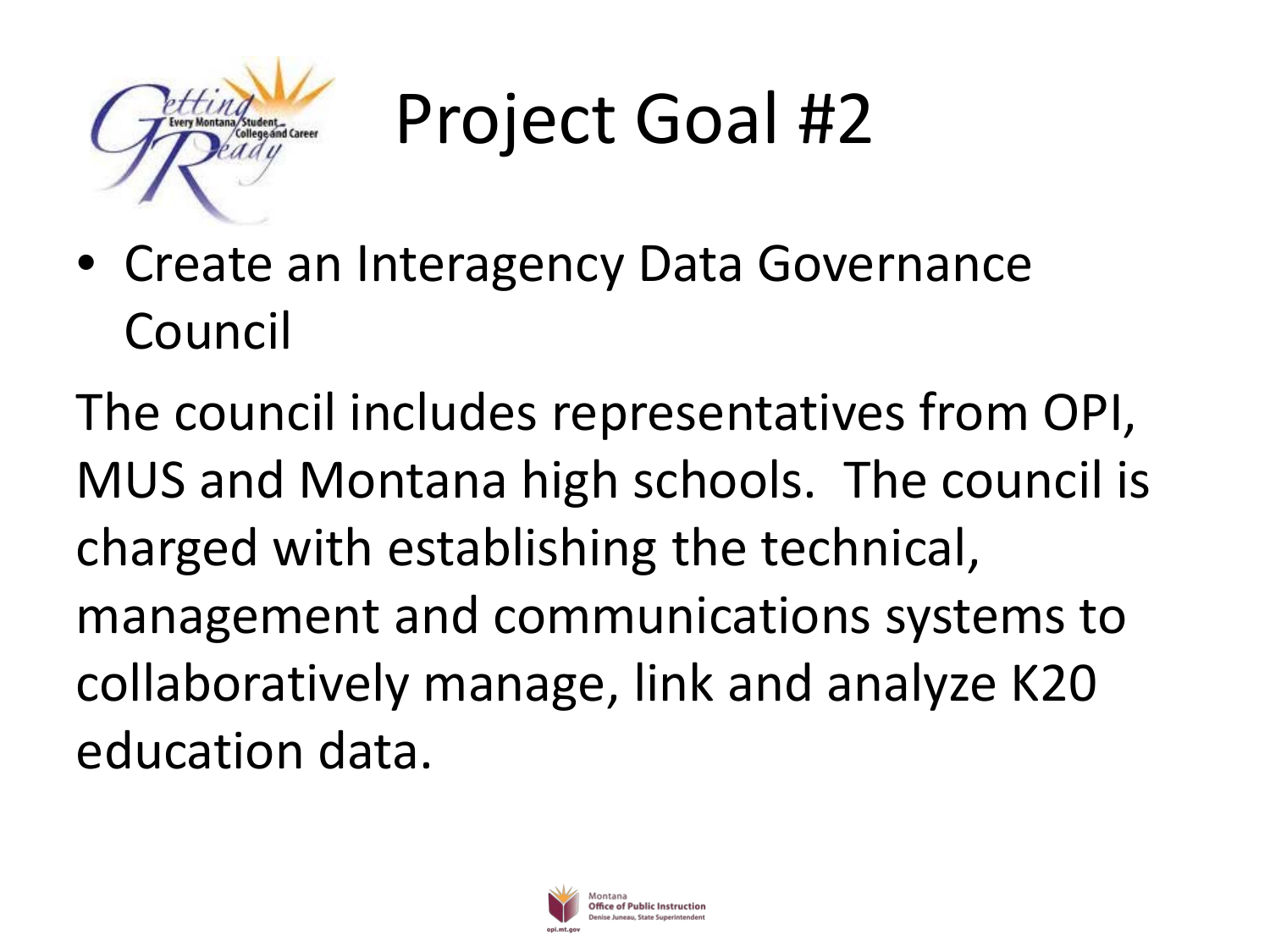

## Project Goal #3

• Implement business intelligence and web reporting tools for users of K-20 data OPI recently completed its development of GEMS, a K-12 Education Data Warehouse. OPI will use GEMS functionality and reporting tools to access data about Montana students longitudinally to learn more about their achievement in high school and their success in postsecondary education.

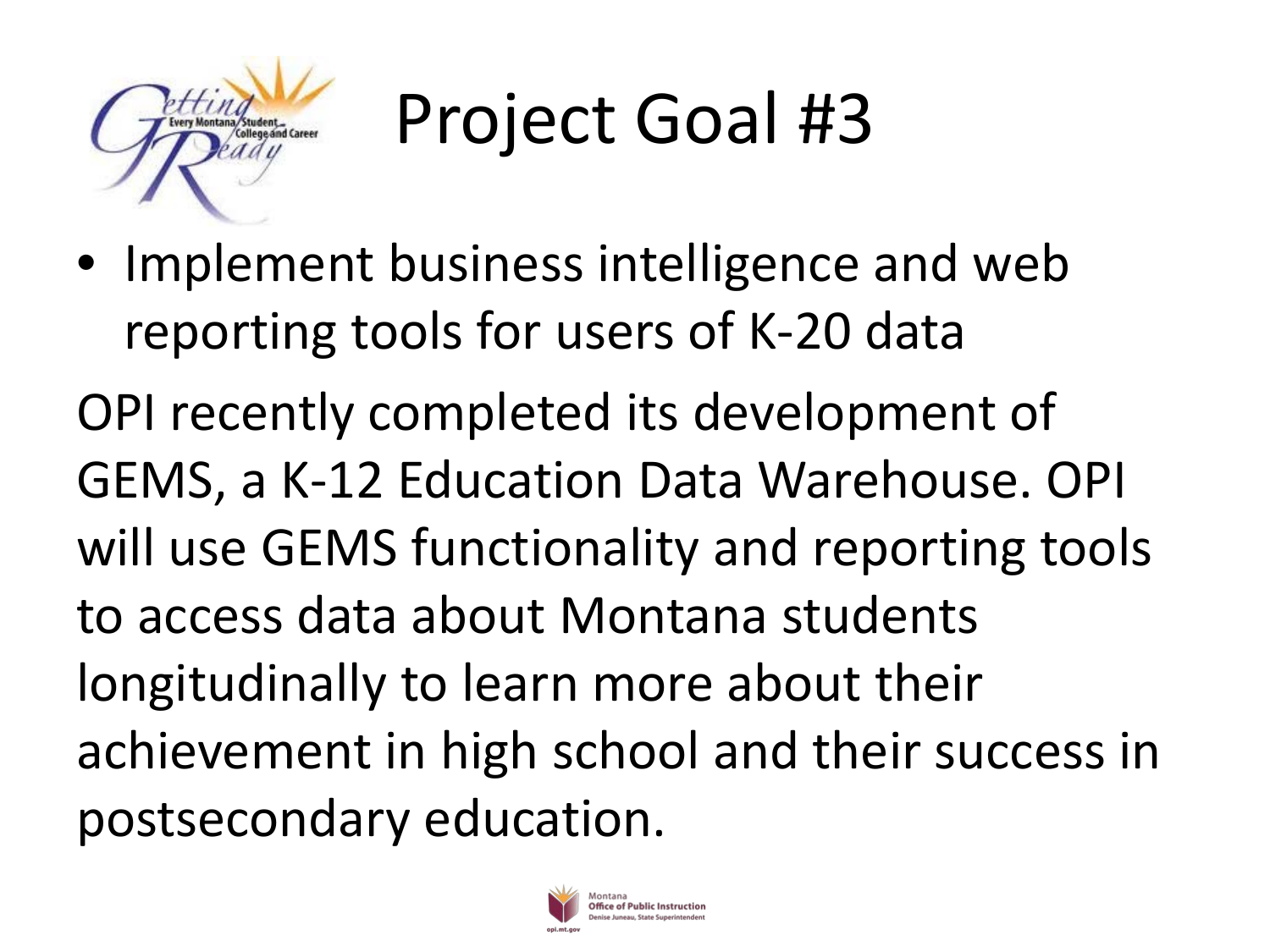

# Two Main Functions

- Provide electronic transcript service to colleges
	- Transcripts sent to OPI, then OPI sends them on to transcript service
	- Transcript information will be used to further research student achievement

• Provide mechanism for effective data transport between districts and OPI

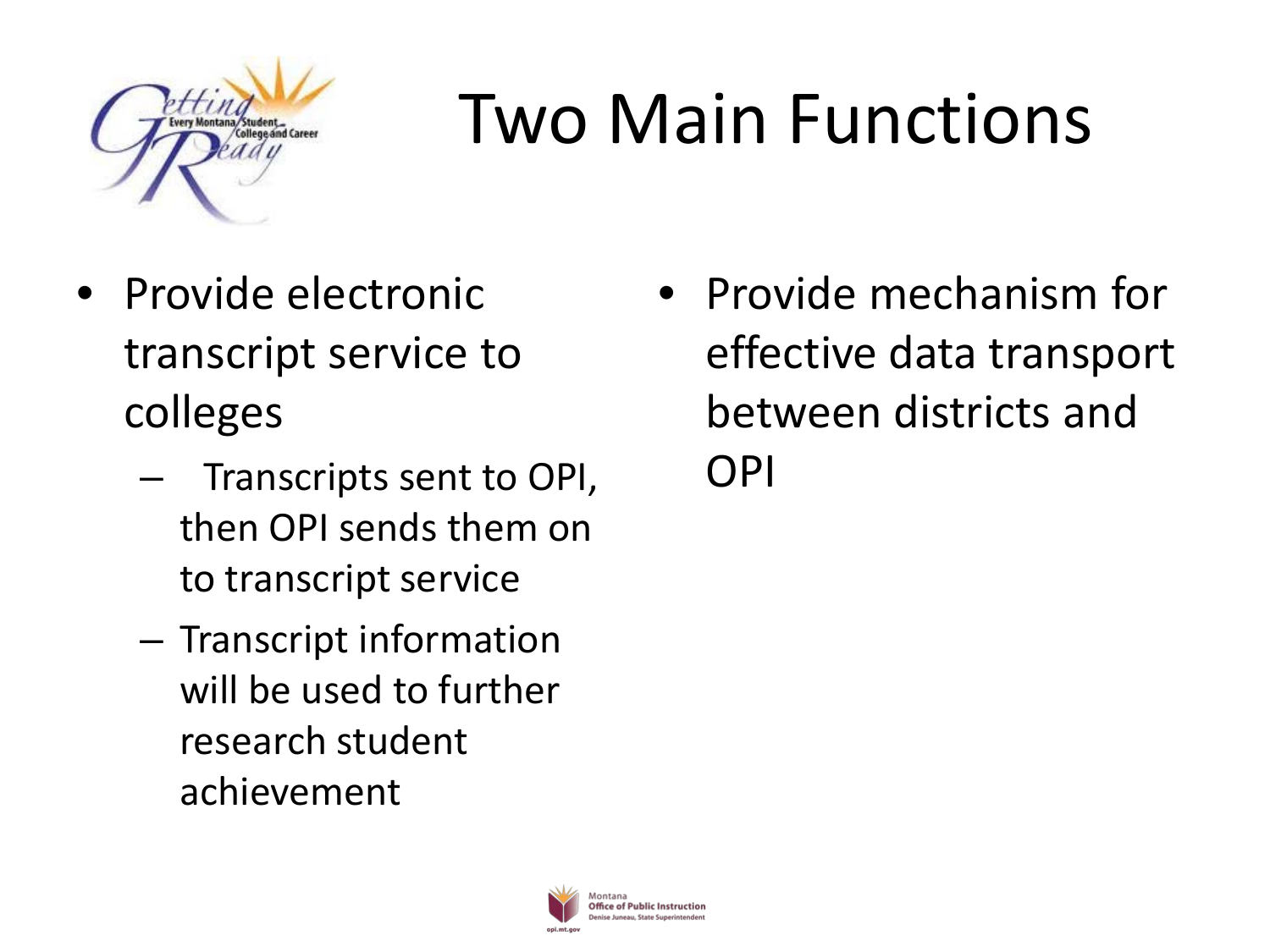

#### Accomplishments

- Defined the required elements of a high school transcript – BPE adopted May 2013
- High School Follow-up report moved to GEMS
- Developed a set of research questions to drive reporting requirements
- Contracted with National Student Clearinghouse to receive college continuation data

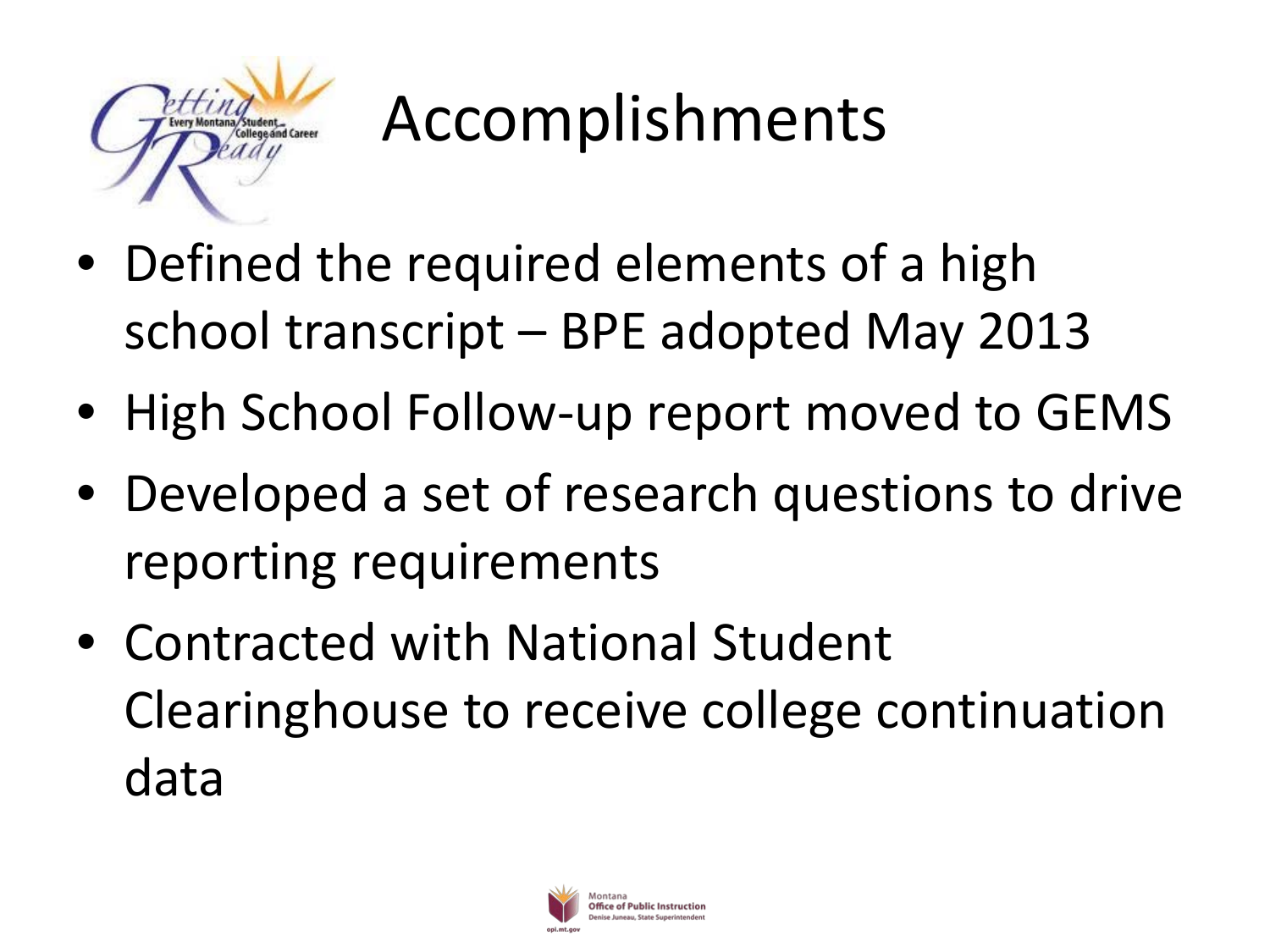

In Progress

- OPI is now negotiating a contract with the successful bidder for the transport and transcript service (IBM and Connect EDU).
- OPI has created a data transport advisory council to advise OPI on how to improve its data collection processes. Representatives from more than 45 school districts.

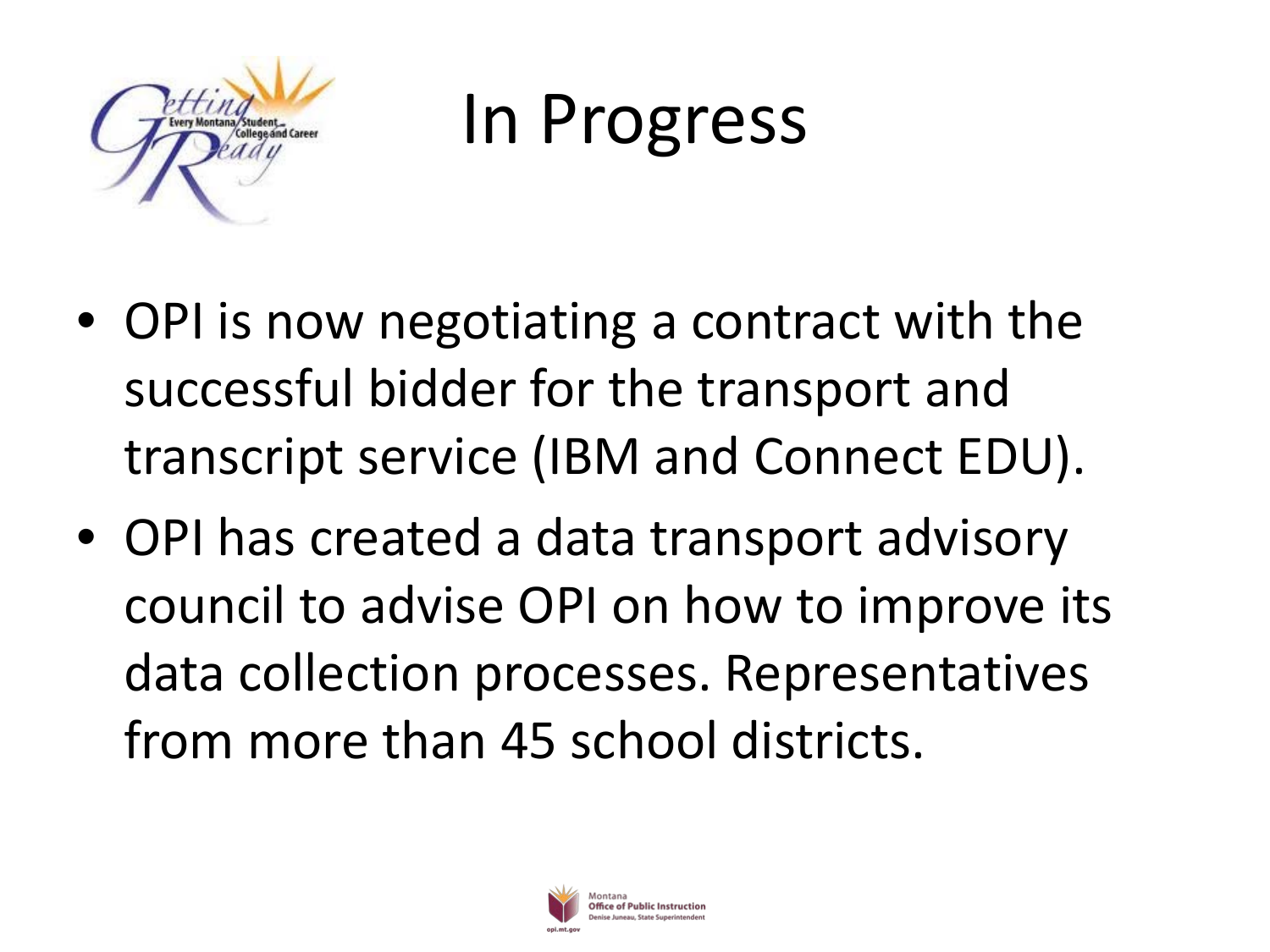

# Project Timeline

- Montana high school transcript approved by Board of Public Education – May 2013
- Electronic transcript delivery service selected – September 2013
- Electronic transcript delivery service implemented - 2014

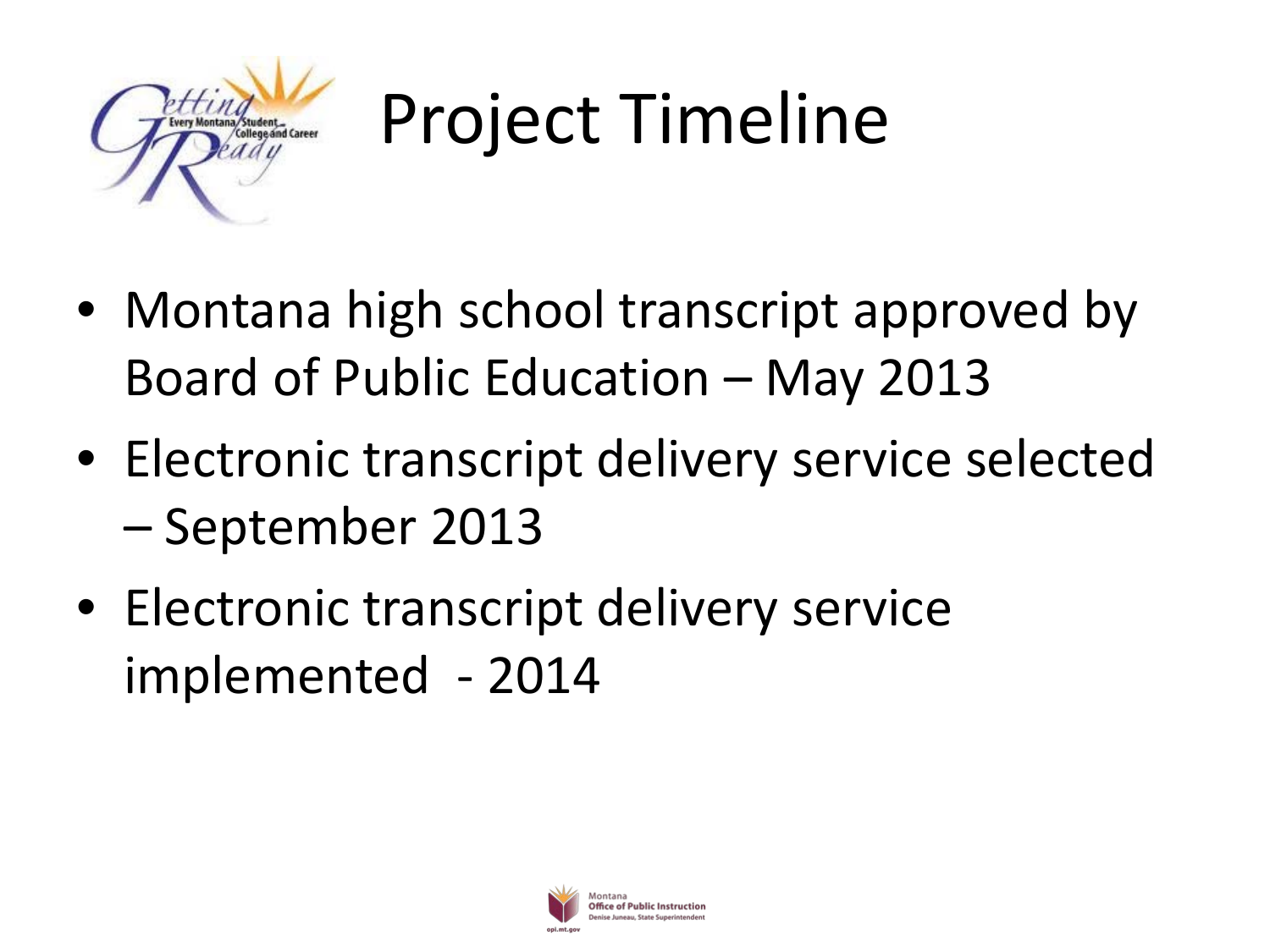

# Project Timeline (cont.)

- Data transport and validation mechanisms vendor selected – September 2013
- Data transport and validation mechanisms implemented on a school by school basis beginning in 2014

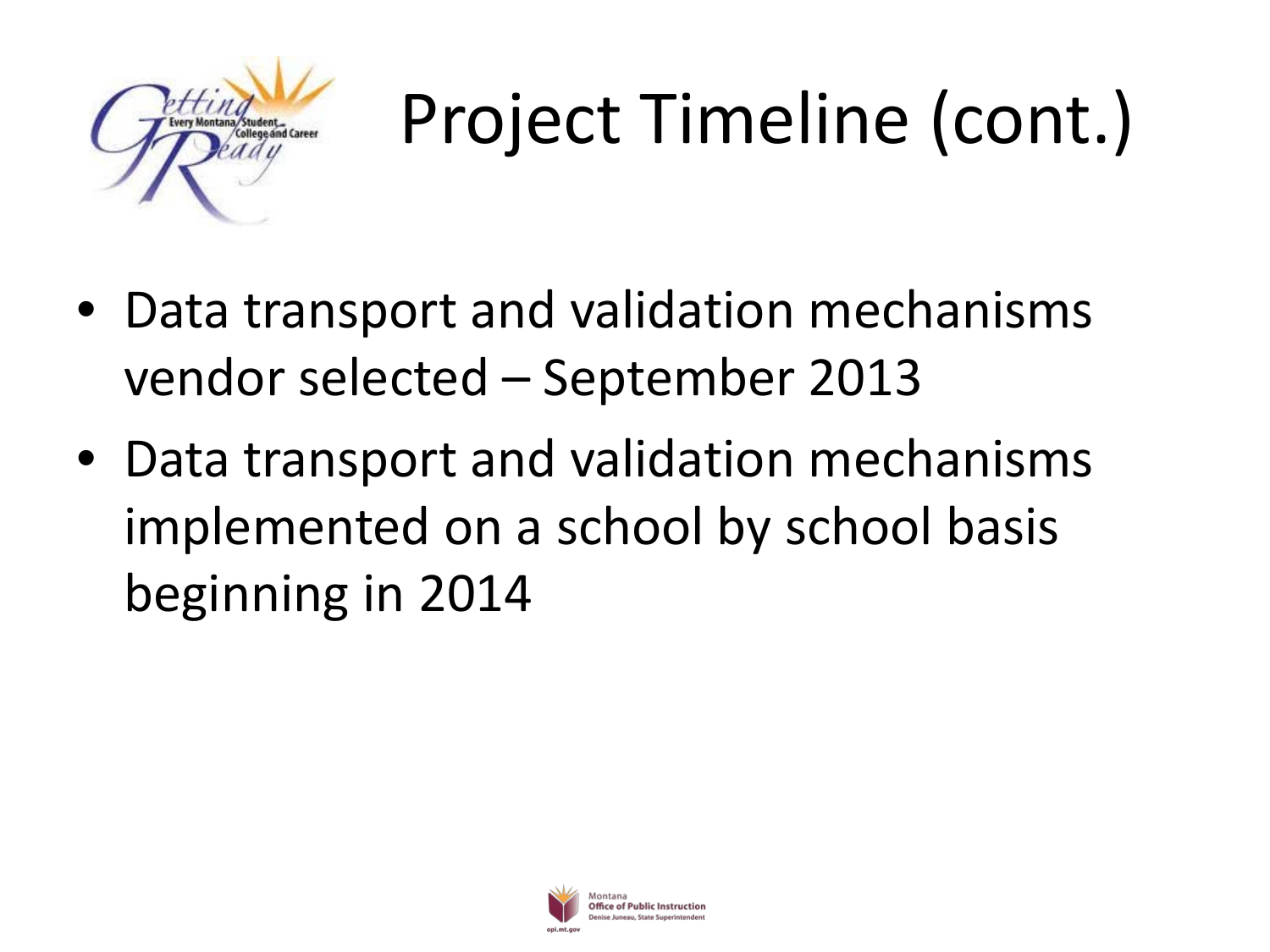

#### OPI Assessment and Data Conference January 15-17, 2014 Red Lion Colonial Hotel, Helena

http://opi.mt.gov/curriculum/MontCAS/#gpm1\_4